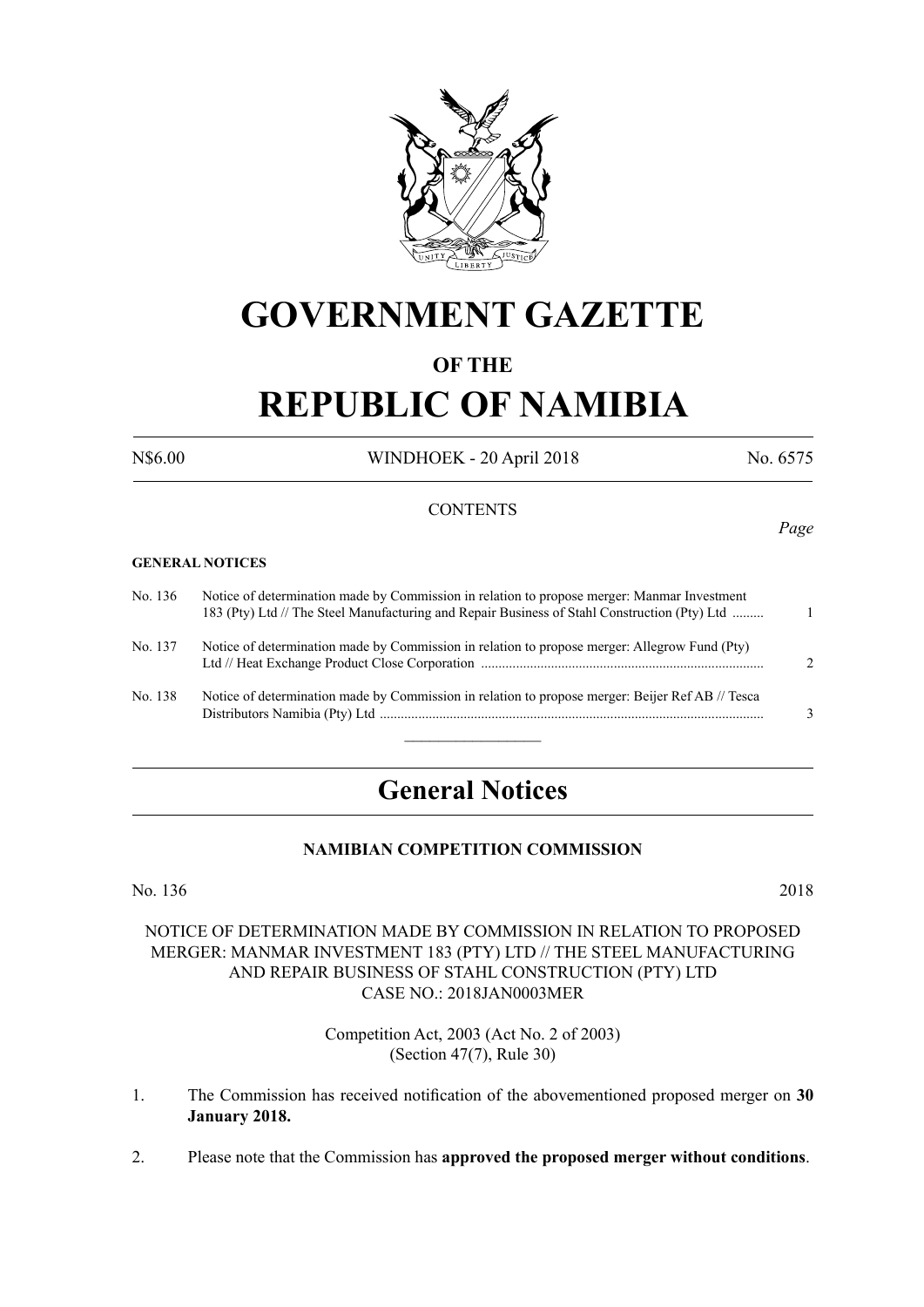- 3. The Commission's decision is based on grounds that the proposed transaction is not likely to prevent or lessen competition in Namibia, as envisaged by section 47(2) of the Competition Act, 2003.
- 4. Note that the Commission has the authority in terms of section 48(1) of the Act to revoke a decision approving the implementation of a proposed merger if -
	- *(a) the decision was based on materially incorrect or misleading information for which a party to the merger is responsible; or*
	- *(b) any condition attached to the approval of the merger that is material to the implementation is not complied with.*

#### **T. Kaulihowa Chairperson: Board Technical Committee Namibian Competition Commission**

#### **NAMIBIAN COMPETITION COMMISSION**

 $\overline{\phantom{a}}$  , where  $\overline{\phantom{a}}$ 

No. 137 2018

#### NOTICE OF DETERMINATION MADE BY COMMISSION IN RELATION TO PROPOSED MERGER: ALLEGROW FUND (PTY) LTD // HEAT EXCHANGE PRODUCTS CLOSE CORPORATION CASE NO.: 2018JAN0001MER

Competition Act, 2003 (Act No. 2 of 2003) (Section 47(7), Rule 30)

- 1. The Commission received notification of the abovementioned proposed merger on **26 January 2018.**
- 2. Please note that the Commission has **approved the proposed merger without conditions.**
- 3. The Commission's decision is based on grounds that the proposed transaction is not likely to substantially prevent or lessen competition in Namibia, as envisaged by section 47(2) of the Competition Act, 2003.
- 4. Note that the Commission has the authority in terms of section 48(1) of the Act to revoke a decision approving the implementation of a proposed merger if -

 $\frac{1}{2}$ 

- *(a) the decision was based on materially incorrect or misleading information for which a party to the merger is responsible; or*
- *(b) any condition attached to the approval of the merger that is material to the implementation is not complied with.*

**G. Shilongo Chairperson Namibian Competition Commission**